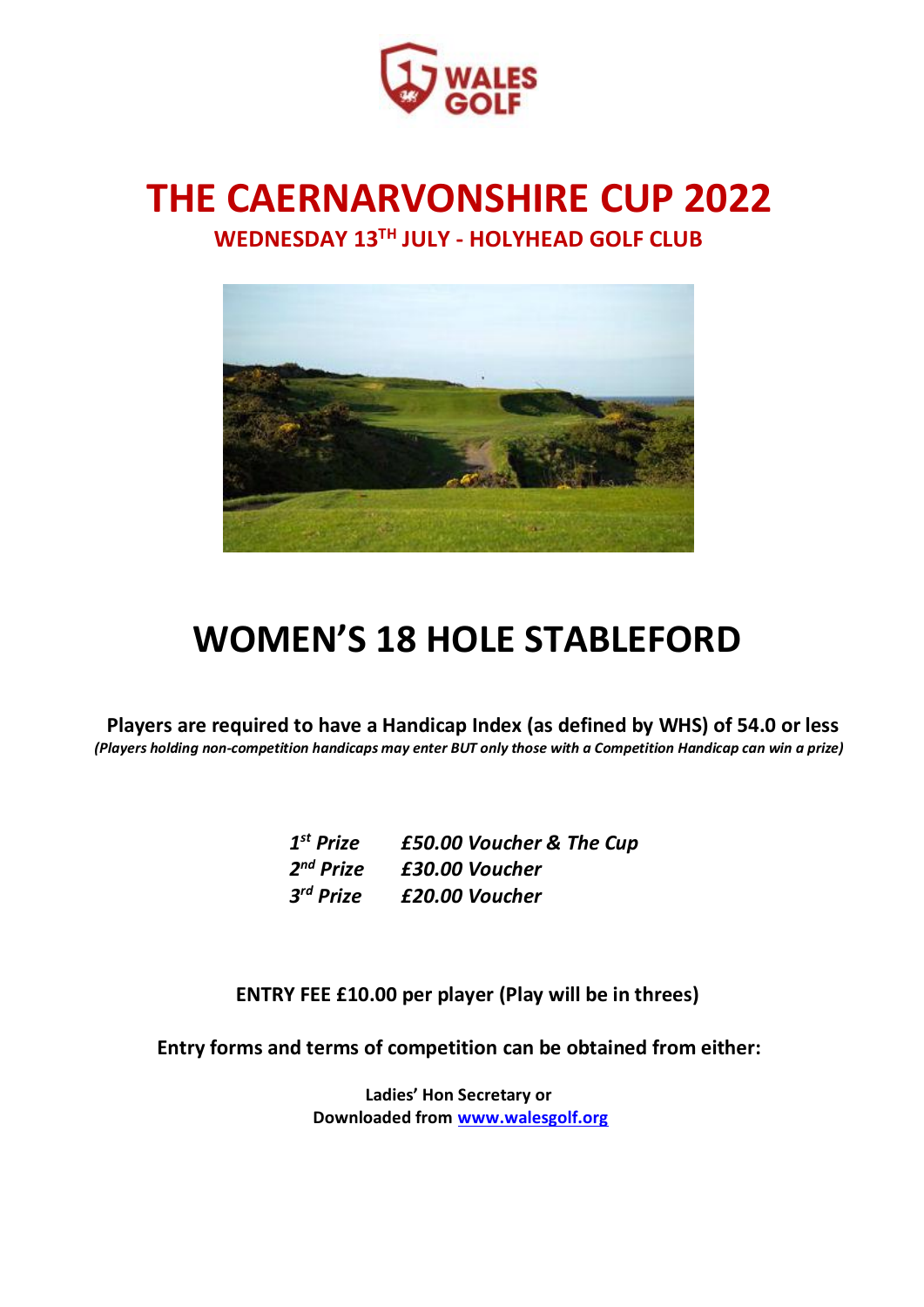

### **THE CAERNARVONSHIRE CUP 2022 TERMS OF COMPETITION**

- (a) The Caernarvonshire Cup shall be open to all lady members of Wales Golf affiliated clubs who are amateur golfers and have a Handicap Index (as defined by WHS) of 54.0 or less.).
- (b) A current Handicap Certificate must be produced to verify eligibility to compete. Unless the player is able to produce proof of handicap in accordance with WHS Regulations, she will be deemed to have acted as a marker.
- (c) An entry fee of £10 per player must accompany the completed entry form. This fee is non refundable once a starting time has been allocated.
- (d) Ties will be decided on the last 9, 6, 3 or 1 hole(s).
- (e) **Prizes:** The winner shall hold the Caernarvonshire Cup for one year and will receive a £50 prize voucher, the runner up will receive a £30 prize voucher and 3rd place will be awarded a £20 prize voucher.
- (f) All General Regulations for National Events as shown on the Wales Golf website shall apply.